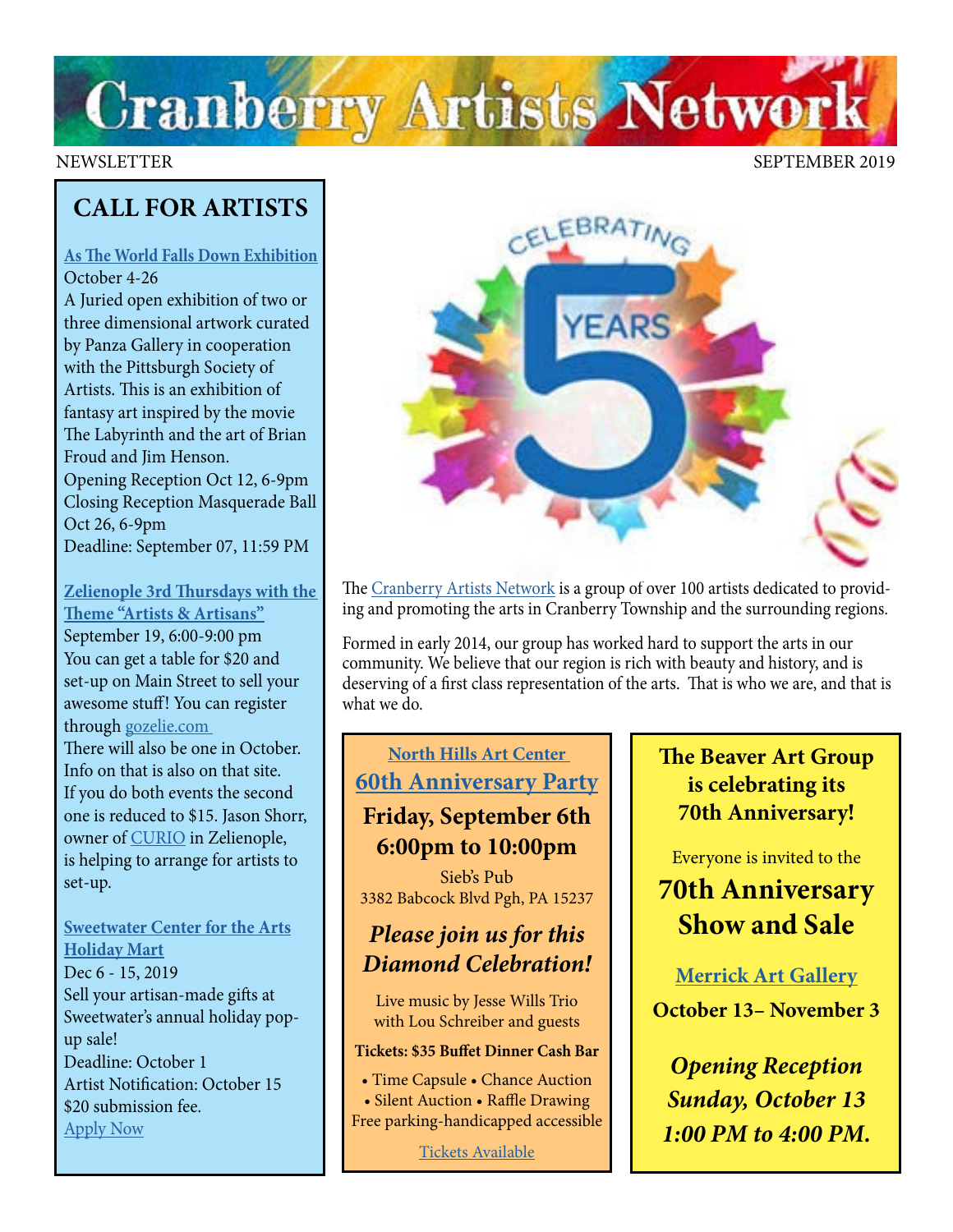#### **CRANBERRY ARTISTS NETWORK 2019 CALENDAR OF EVENTS**

- Sept 3 First Tuesday figure drawing 10am - 1pm Sept 5 Plein Air Painting Pittsburgh Strip District Oct 1 First Tuesday figure drawing Oct 21 New Member Screening 5-8pm Nov 8 Holiday show art drop off 4-7pm Nov 11 Holiday Show starts Nov 12 First Tuesday figure drawing on second Tuesday due to Election Day Nov 15 Holiday Show Opening Reception 6-8pm Dec 5 General Membership Meeting 6:30-9pm
- Dec 20 Holiday show ends, artwork pick up 4-7pm

#### **[Coshocton County Artist Collective](http://www.ccacart.org/) presents:**

### **[Chris Leeper](https://christopherleeper.com) Seminar Acrylic Medium**

**Saturday, Sept. 21, 2019** Johnson-Humerickhouse Museum lower level classroom Historic Roscoe Village, Coshocton, 9am-3:30pm. Doors open at 8:15am for set-up.

Cost is \$75 for CCAC members or \$100 for non-members.

[https://christopherleeper.com/work](https://christopherleeper.com/workshop/15272/acrylic)[shop/15272/acrylic](https://christopherleeper.com/workshop/15272/acrylic)

Contact Info

Barbara Hill hill1152@sbcglobal.net

## **Cranberry Artists Network**

## **SEPTEMBER FEATURED ARTIST Gayle Shubert**

I received a Bachelor of Arts degree (concentration painting and art history) from Indiana University of Pennsylvania in 1974. After graduation, I worked part time as a docent for Carnegie Museum's Sarah Scaife Art Gallery.

Life happened….fast forward 44 years.

My grandson introduces me to oil pastels. I love the medium and the vibrant colors. I feel like a "newbie" in the art world again! …and enjoying experimenting and learning with each new piece. I still also enjoy the control of pencil and a favorite of mine since kindergarten, crayon.

g.j.shubert@gmail.com







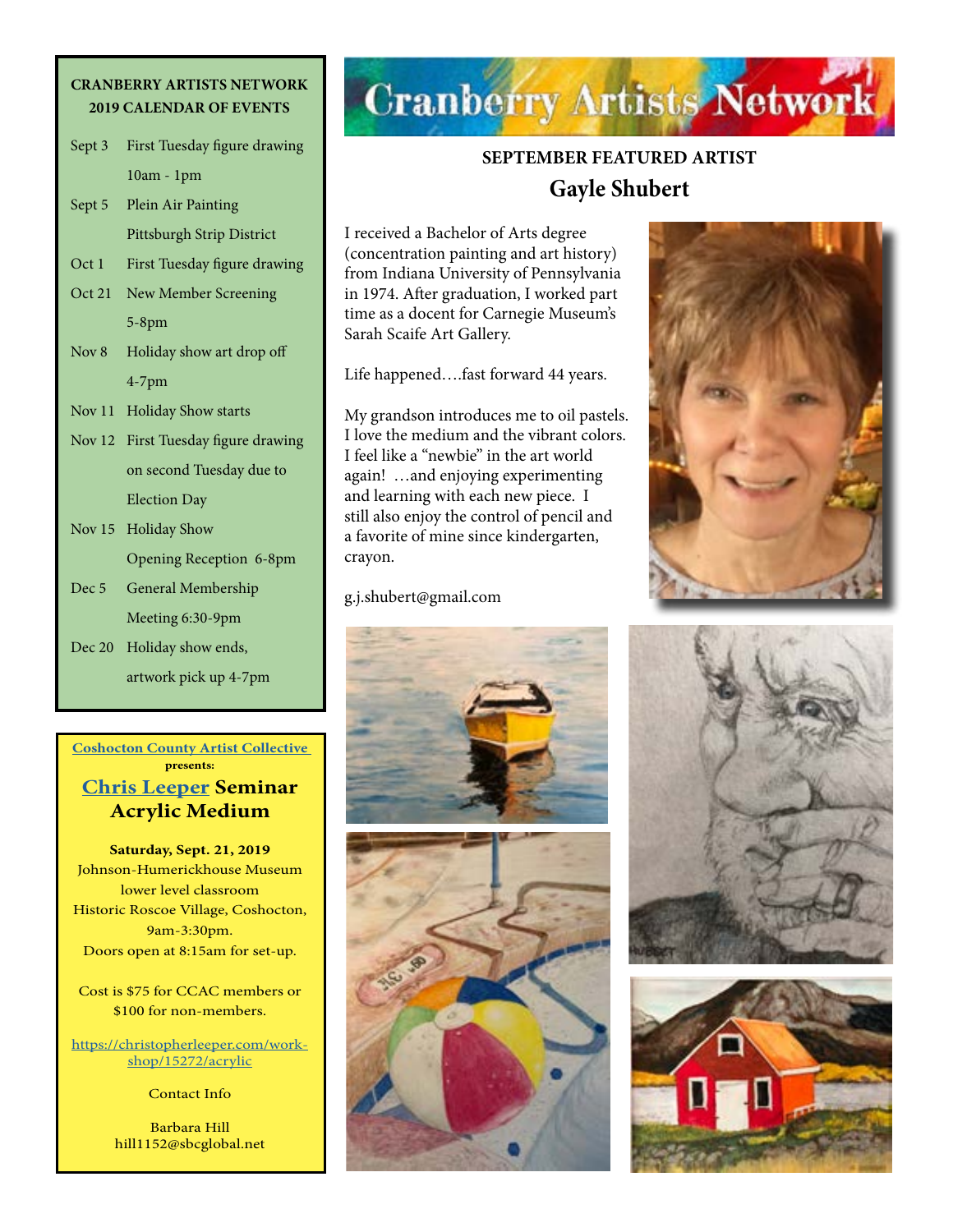

#### MEMBER NEWS

**[Elizabeth "Betty" Asche Douglas](http://douglasartgallery.com/)** will be the juror for LISTEN, the visual art exhibition component of Sewickley based Sweetwater Center for the Arts 23rd annual MAVUNO FESTIVAL of African American Arts & Culture, scheduled for September 19 - October 19, 2019.

Betty's found-object assemblage sculpture Multi Emoji has been accepted for inclusion of Group A's upcoming exhibition What Deepest Remains, scheduled for October 4 - November 3 at the Brew House Gallery, Pittsburgh.

During the month of September, Gayle Shubert and Paul and Jan Jay will have art showing at the Cranberry Township Municipal Center. Gayle's work will be in the Back Hall Gallery and Paul and Jan are exhibiting in the large Showcase near the Back Hall. On September 7 they are hosting an Artist's Reception for the public. They will be there to talk about their work from 2:30 - 4 pm. Refreshments will be served.

**[Debra](http://www.debratobinart.com) an[d James Tobin](https://jamestobinart.com/)** would like to invite everyone to attend their two-person show *[TOBIN Debra & James Art & Music](http://merrickartgallery.org/exhibits)* at Merrick Art Gallery. The show will run through September 7. They also have have a two person display at the **Clearview Federal Credit Union** in Sewickley through October 7 and will have pieces on display for the North Hills Art Center Members Show through October 4.

[Debra Tobin](http://www.debratobinart.com) will be teaching two Glass Mosaic Classes in September at [Gilberti](http://gilbertifineart.com/)  [Fine Arts -](http://gilbertifineart.com/) September 10 & 17, 6-9pm, Email gilbertifineart@gmail.com to register and at [North Hills Art Center](https://northhillsartcenter.org/) on September 23 and 30th, 7-9pm. NHAC Regis-tration deadline September 16 [Click HERE for more information and registration.](https://northhillsartcenter.org/event-3512837)

Debra will also be teaching two Statement Piece Upcycled Necklace Classes at Aunt Bridget's Tea Room in Ambridge, September 8, 6:30-8:30 and at Bottlebrush Gallery in Harmony PA September 26, 6:30-8:30 pm.

Cindy Gilberti is offering her [Expressive Watercolor](http://gilbertifineart.com/) class Mondays Beginning September 16, 10am - 1pm, 6 weeks/\$150 Students learn the fundamentals of transparent watercolor painting. Demos and discussions about color theory, washes, transparent vs opaque watercolor, negative painting and more are covered to help you achieve a loose painterly style. Students will also learn to create their own personal watercolor journal to encourage daily practice and skills development. Email gilbertifineart@gmail.com to register.

Please consider joining [Carol Scheftic,](http://convergentseries.com/) whose art jewelry will be among the works featured in the second annual Edgewood Art Night! The event, on Saturday, September 14, from 6 to 9 pm at the Edgewood Train Station (100 East Swissvale Avenue, 15218), is sponsored by the Edgewood Foundation and Winthrop Partners. Admission is \$10 to have the opportunity to examine and purchase works by local artists, and includes light beverages and snacks.

Carol will also have pieces on display for the North Hills Art Center Members Show through October 4. Opening reception is Saturday, September 7.

**Cranberry Artists Network Back Hall Gallery and Glass Case Show Schedule** 

> September 2019 **Gayle Shubert Janyth and Paul Jay**

October 2019 **Joan Stossel Pun**

November/December 2019 **Annual Holiday Show**

> January 2020 **New Members Show**

February 2020 **Thomas D'Andrea**

March 2020 **Alicia Stankay**

April 2020 **[Monica Hietsch](https://www.monicahietsch.com/)**

May 2020 **Krishna Rathod**

June 2020 **[C. Keith Jones](http://ckeithjonesartist.com/)**

July/August 2020 **Figure Drawing Show**

Please contact Vickie Schilling, exhibitions chair with any questions Shows@cranarts.com